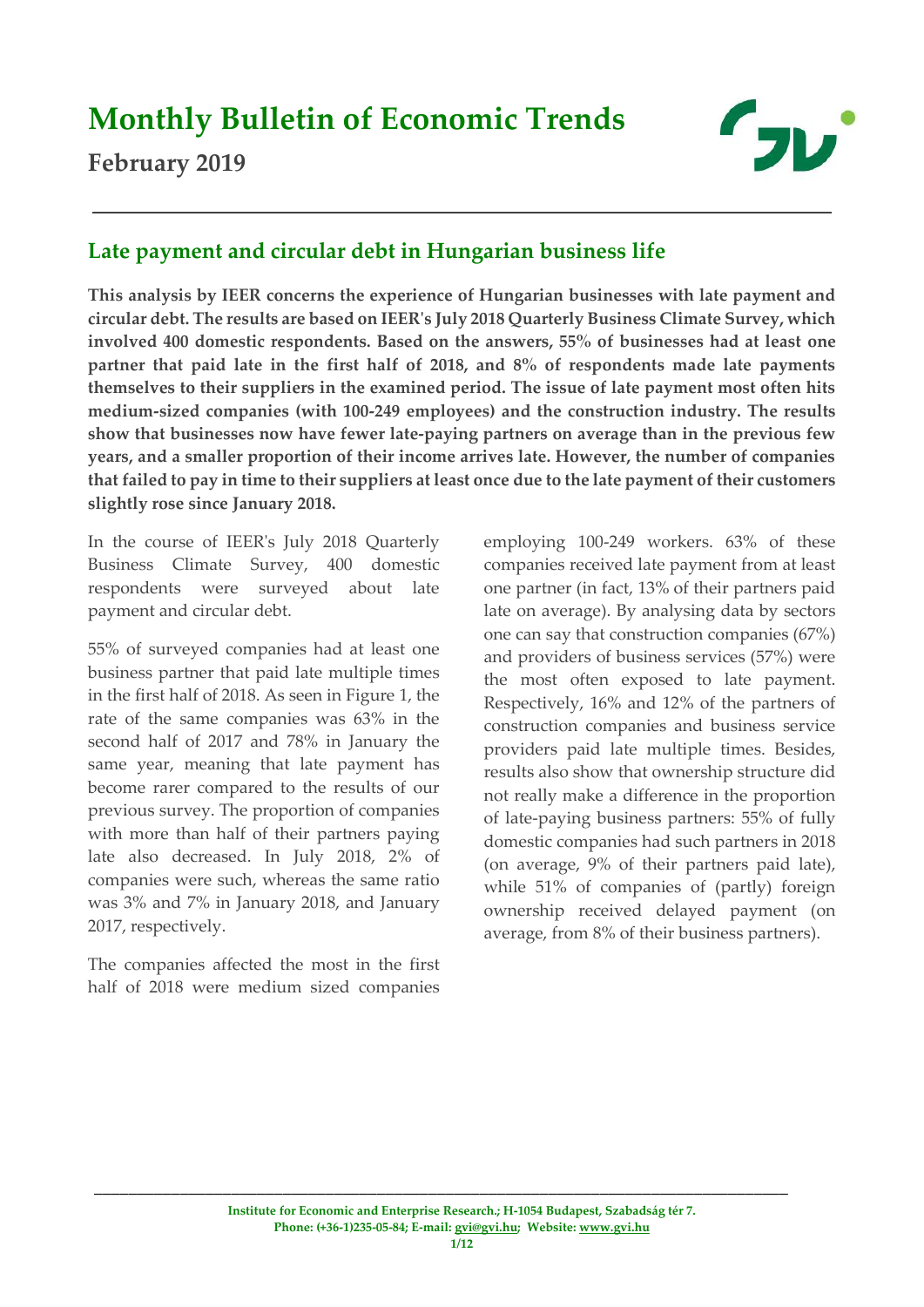

**Figure 1: The rate of companies experiencing late payment, 2007-2018**

*Source: IEER, 2019, 275≤N≤408*

52% of respondent companies reported to have received payment, or at least part of it, for their products over a week beyond the deadline. In total, respondent companies experienced at least one late payment with 9% of their partners on average, and 7% of their total sales arrived beyond the payment deadline. All this, and especially the third indicator, shows a

continuous decreasing tendency for the past three years. The results led us to the conclusion that businesses now have fewer late-paying partners on average, and a smaller proportion of their income is delayed (see figure 2).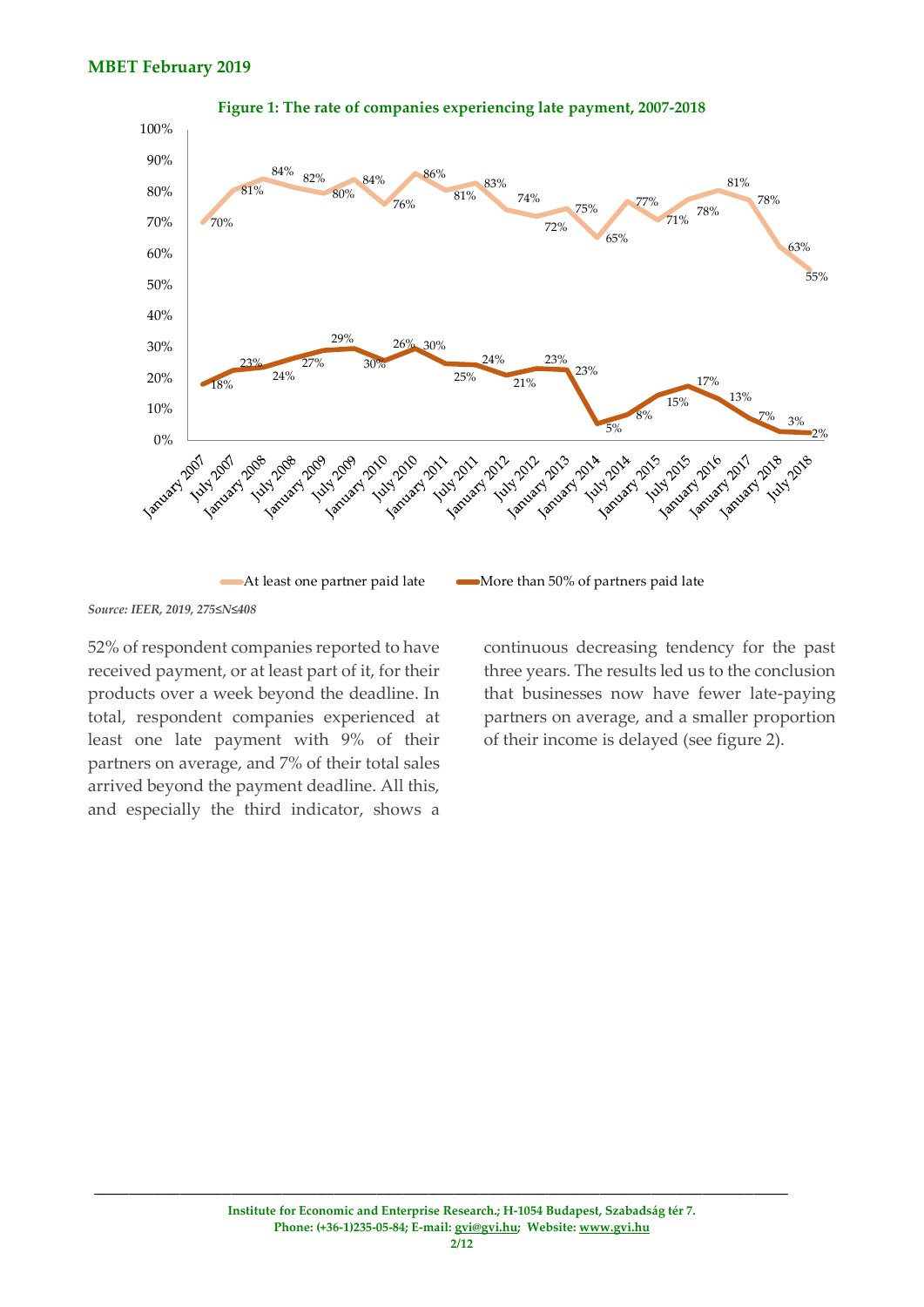



*Source: IEER, 2019, 256≤N≤408*

The proportion of companies that failed to pay at least once to their suppliers in time due to the late payment of their customers increased slightly. While the proportion of such companies had been 22% in January 2017, and 11% in January 2018, 15% of respondents in July 2018 reported to have experienced at least one case in the previous year (see figure 3). The rate of companies experiencing circular debt was 12% for 100-249 and 250+ businesses, 8% for 50-99 companies, and 26% for 20-49 companies. Among the sectors it was construction industry that had the highest proportion of companies which were unable to pay in time owing to a business partner's delayed payment (23%). 17% of domestically owned companies and 9% of (partly) foreign owned companies reported that in the year before the survey was taken, they had encountered the problem of delayed payment to their suppliers as a result of circular debt.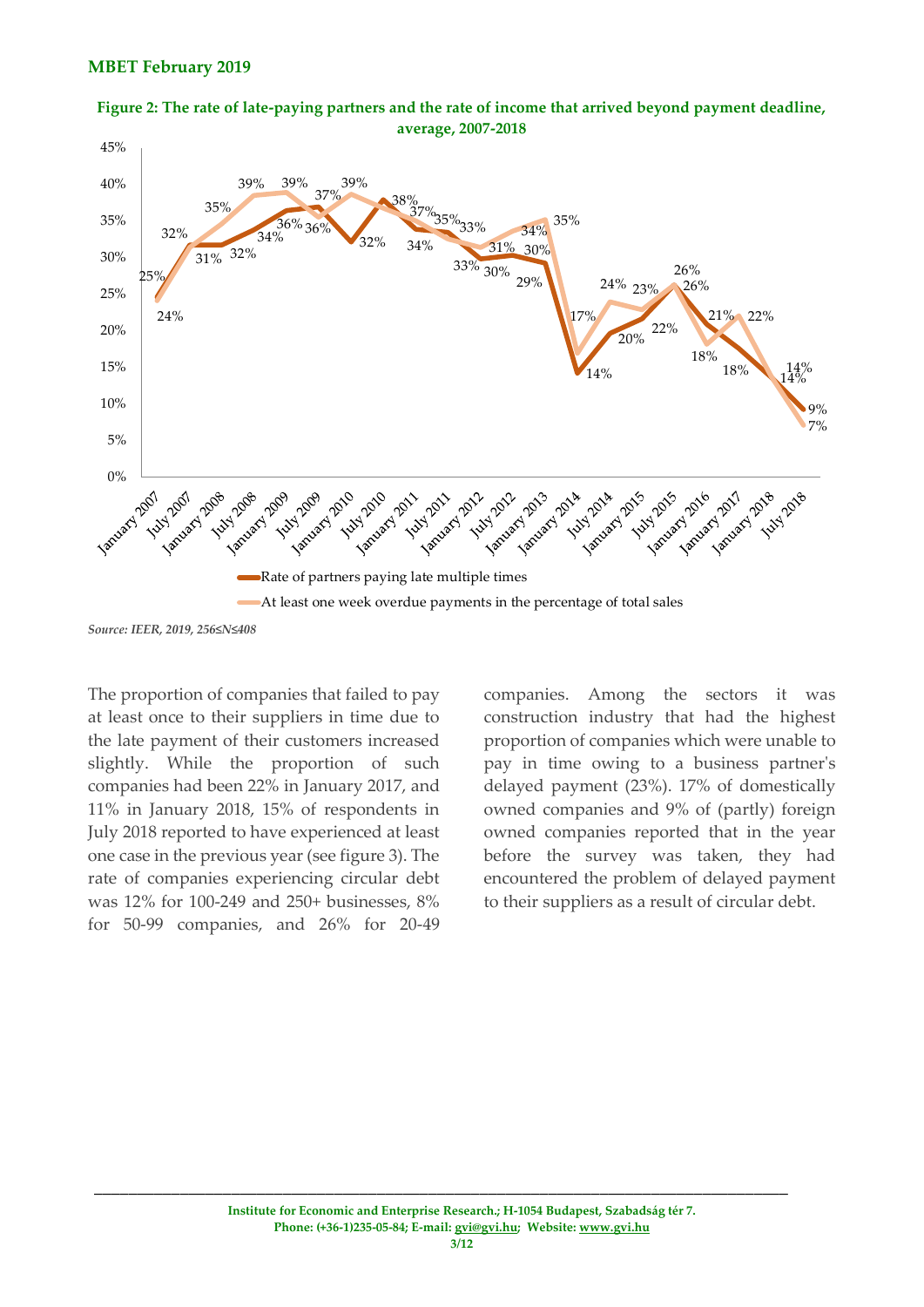



*Source: IEER, 2019, 296≤N≤417*

8% of respondents reportedly owed money in the first half of 2018 at least once to at least one of their suppliers. This rate shows a decreasing tendency - in January 2018 and January 2017 the proportion of companies that paid late to a supplier at least once was 17% and 30%, respectively, so it has definitely been a considerable fall.

The severity of the problem caused by circular debt has not changed according to 79% of respondents; 21% said it had decreased and 0.5% claimed that it had increased over the previous half. There has been an overall decrease in the rate of companies perceiving

that circular debt-related problems had become more severe since January 2016. (January 2018: 8%, January 2017: 8%, January 2016: 10%). The rate of companies that reported improvement was the lowest (14%) among small enterprises (20-49 employees) and the highest among companies employing 50-99 workers. As far as economic sectors are concerned, managers in the construction industry and business services were the largest group to report (25% in each sector) that the problems caused by circular debt among their partners had become less severe.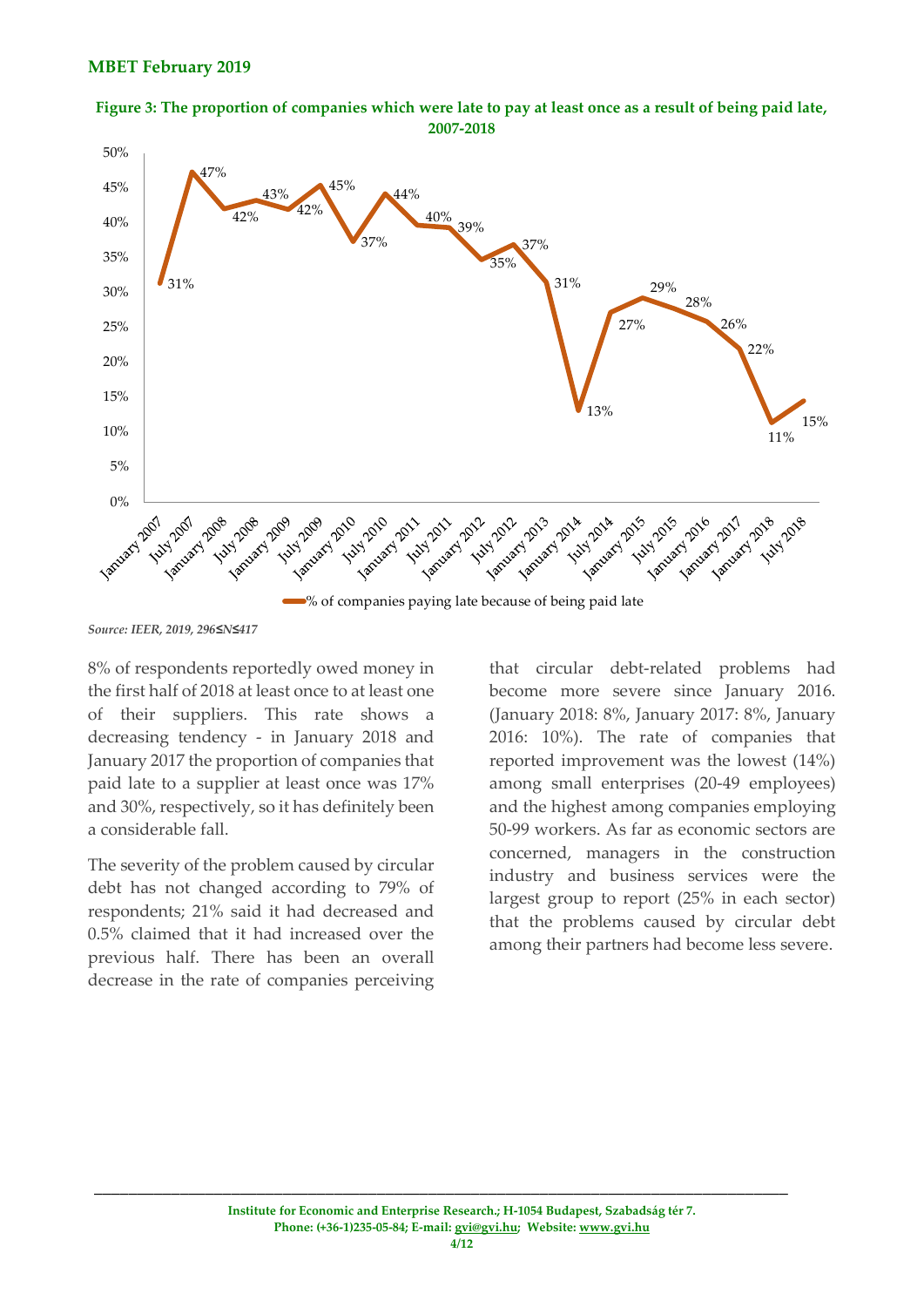### **Macroeconomic trends in Hungary**

**In this article the state of the Hungarian economy will be presented by reviewing the most important macroeconomic indicators such as employment, gross domestic product, industrial production, investments and foreign trade turnover.**

### **Employment and gross salary**

The growth of gross domestic product (GDP) started to slow down in 2011, whereas the number of people employed slightly increased. In 2012, economy went back to a slump, GDP dropped considerably, while employment shot up to a pre-recession level, due to a rapid increase in the number of public employees. From 2013, GDP increased slowly and continuously, although inconsistently.

Employment also increased further, mainly because of the sustaining public employment policy. Growth between 2014 and 2017 was continuous. In the first two quarters of 2018, the GDP growth rate was still almost 5% (4.8% and 4.7%, respectively) year-on-year, and the number of employees was still on the rise, although at a somewhat slower rate (see figure 4).

**Figure 4: Gross Domestic Product (GDP) volume index\* (same period of the previous year=100%) and number of employees\*\* (thousand people), 2003–Q2 2018**



As far as the entire Hungarian economy is concerned, there was a year-on-year increase of 6.1% in the gross average monthly salaries. On a national level, the gross average income of full-time employees was HUF 263 200. Disregarding the average wages of public employees, there was a 6.5% increase

compared to the previous year. Compared to the year 2015, average wages and salaries in the private sector increased by 5.4%. In the public sector, growth was 9.6%, and in the NGO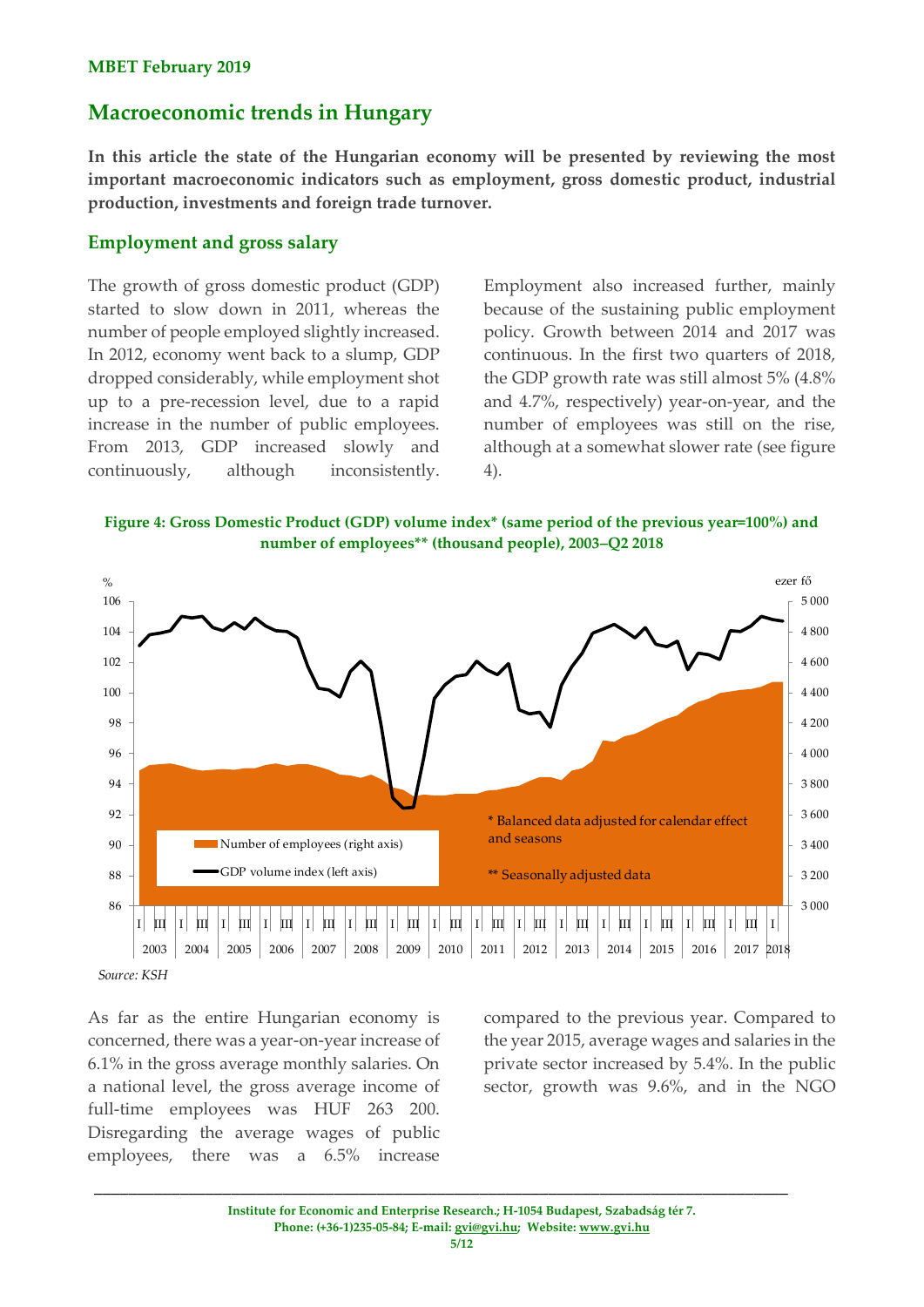#### **MBET February 2019**

sector, 5.7%.<sup>1</sup> In 2017, there was a year-on-year 12.9% growth in the gross average monthly salary. Nationally, the gross average monthly salary of full-time employees was HUF 297 000. Disregarding the average salary of public employees, there was a 11.7% increase year-onyear. Compared to the year 2016, the average income in the private sector increased by 11.4%. In the public sector, growth was 13% disregarding the average salary of public workers, and in the NGO sector, there was a 10.6% growth.<sup>2</sup> In the first eight months of this year, gross income increased by 11.8% year-onyear. The gross average monthly salary in the national economy was HUF 324 300 - a 10.7% growth if the gross monthly salary of public workers (HUF 82 100) is not counted. The growth rate was 10.7% for people at businesses with at least five employees, 10.9% for the

publicly employed and 10.5% for NGO employees.<sup>3</sup>

In 2011, gross salaries in the private sector grew by 5.4%, increasing further in 2012 to 7.3% In 2013, the growth rate had dropped to 3.6 per cent. In 2014, growth was again higher at 4.3%. The gross salaries in the private sector increased by 4% in 2015, 5.4% in 2016 and 11.6% in 2017.

In the public sector, the growth rate of salaries was far less consistent: In 2011 one could witness a 3.8% growth rate, in 2012, however, salaries in the public sector dropped 1.7% as a result of a rising prominence in public employment. There was a 3.6 % pay rise to public sector employees in 2013. The growth rate was 1.2% in 2014, 5% in 2015, 7.8% in 2016 and a whopping 15.9% in 2017 (see figure 5).

1

(http://www.ksh.hu/docs/hun/xftp/gyor/ker/ker17 12.html) <sup>3</sup> Source KSH Gyorstájékoztató. Keresetek, 2018. január-augusztus. 2018. október 19.

(http://www.ksh.hu/docs/hun/xftp/gyor/ker/ker18 08.html)

<sup>1</sup> Source: KSH Gyorstájékoztató. Keresetek, 2016. január-december. 2017. február 20.

<sup>(</sup>http://www.ksh.hu/docs/hun/xftp/gyor/ker/ker16 12.html)

<sup>2</sup> Source: KSH Gyorstájékoztató. Keresetek, 2017. január-december. 2018. február 20.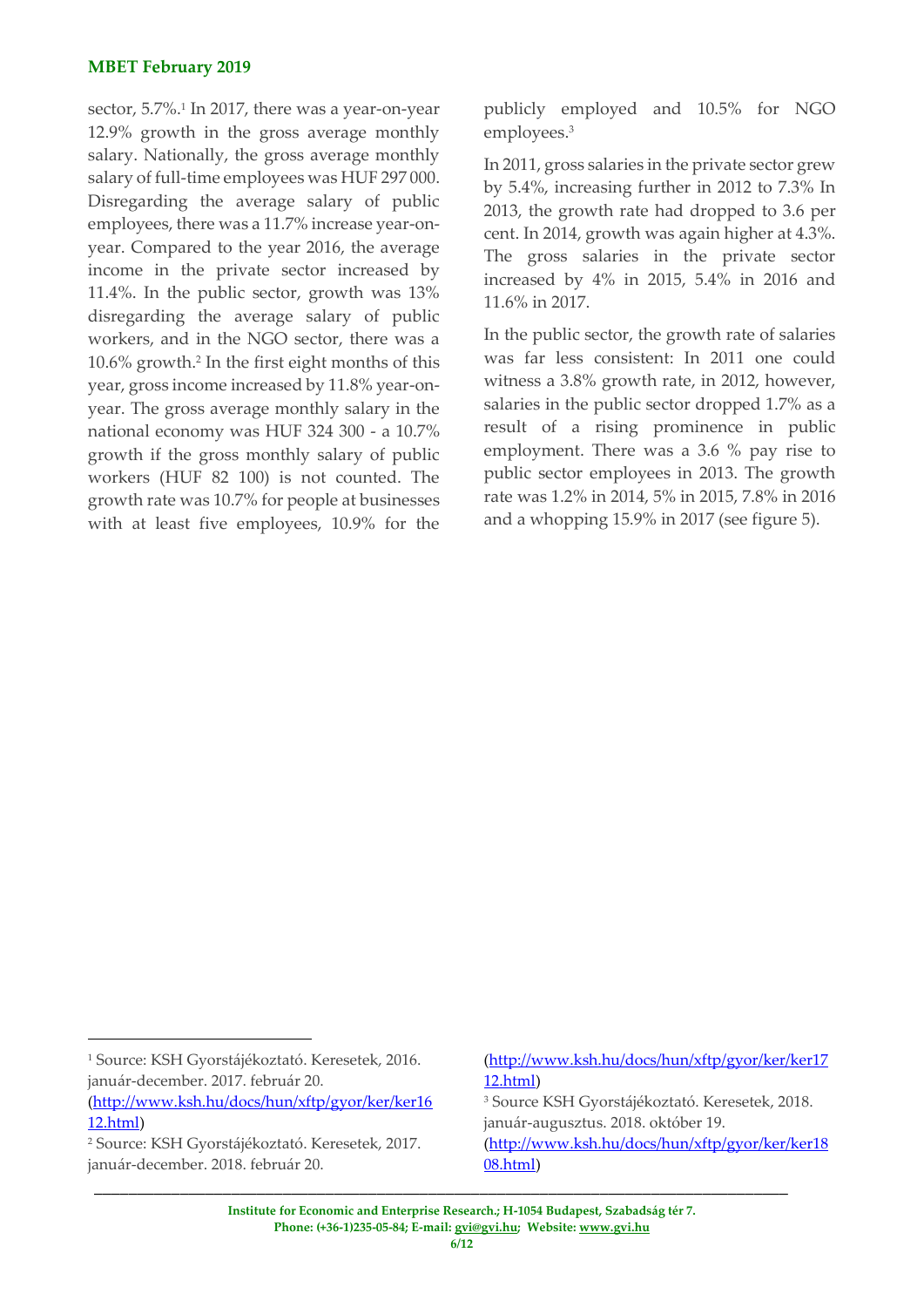![](_page_6_Figure_1.jpeg)

![](_page_6_Figure_2.jpeg)

### **Investments**

The volume of national investments decreased by 4.5% in 2011, and fell further back in 2012 by 5.2% as a result of recession processes. As early as in 2013 a 6.9% increase was experienced year-on-year, followed by a massive 19.4% jump in 2014. In 2015, the increase was more moderate at 8.6 per cent, followed by a drop of 11.3 per cent in 2016. However, the volume of national investments increased again considerably in 2017, by 23.3%. In the first half of 2018 there was a slight drop in the growth rate of national investments, with growth still being steady: year on year, the growth rate was 10.8% and 15.3% in the first and the second quarter, respectively.

Data on the volume of investments in the processing industry show accelerated growth, starting in the second quarter of 2010. By the fourth quarter, the rate reached 24%. In 2011 the positive tendency continued. In 2012 an annual growth rate of 4.9% was experienced. The rate of investments in the processing industry increased by 3.1% in 2013, speeding up to 9.6% in 2014. The year 2015 saw a 4.5% drop, turning into a soar of 16.4% in 2016. In 2017, growth slowed down somewhat: in that year, the volume of investments in the processing industry grew by 12.8%. This year's first quarter saw a 3.8% volume index drop, and in the second quarter there was a 3.2% growth compared to the same period of the previous year (see figure 6).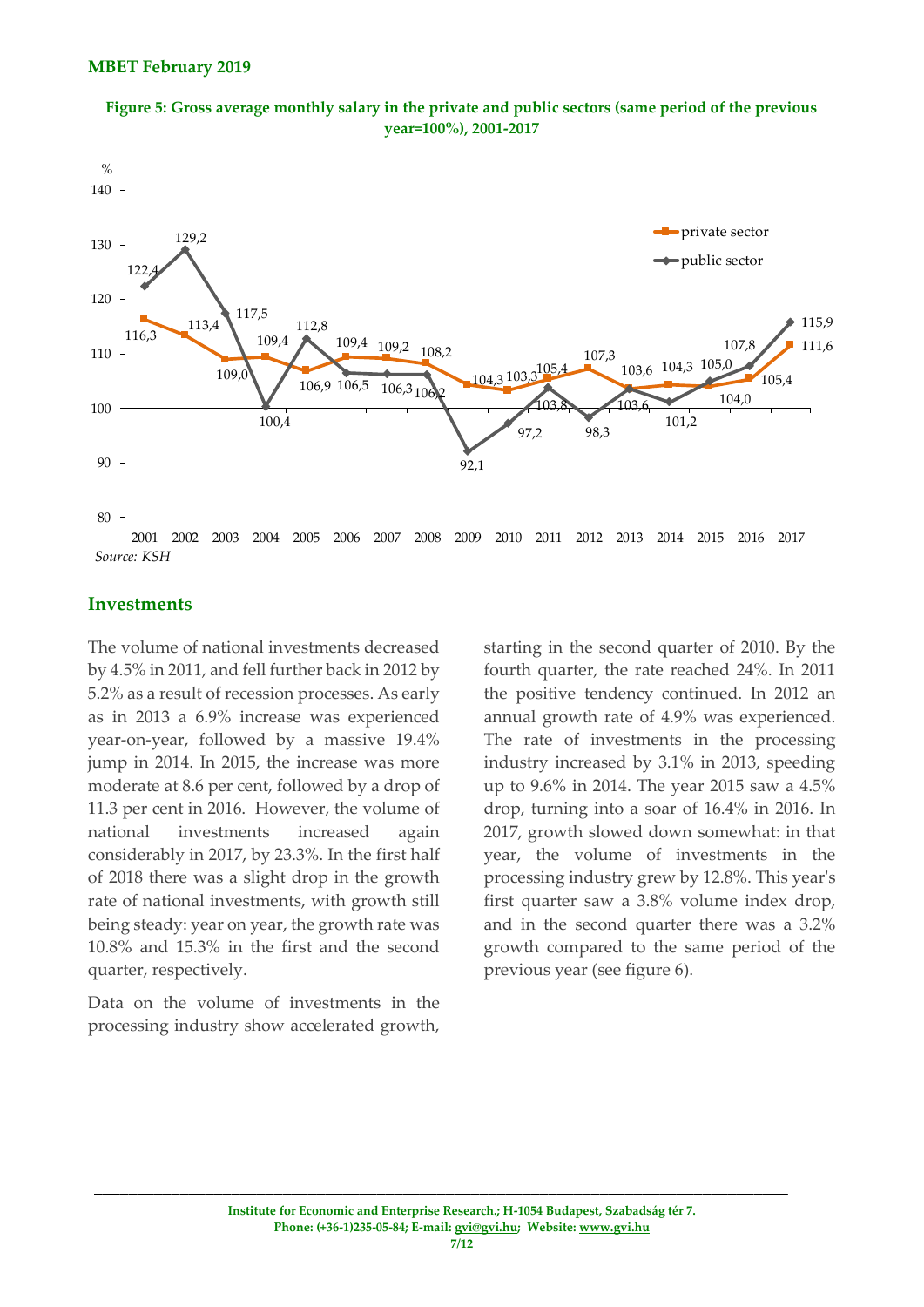![](_page_7_Figure_1.jpeg)

![](_page_7_Figure_2.jpeg)

### **Industrial production**

Throughout 2010, the volume of industrial production increased each month after the low it hit the year before. Annual growth was 10.6%. In 2011, growth slowed down to a 5.6% level. In 2012 recession thrust back industrial production once again, and as a result there was a 1.8% drop. In 2013 there was a 1.1% increase followed by a significant jump of 7.7% in 2014. Strong industrial production

growth sustained (7.4%) in 2015, too. In 2016, however, there was a significant drop (0.9%). In 2017, the volume of industrial production grew at a rate of 4.6%. In the period between January and September 2018, the overall growth rate of this indicator was 3.1%. Industrial exports and domestic sales were up 0.5% and 6% respectively (see figure 7).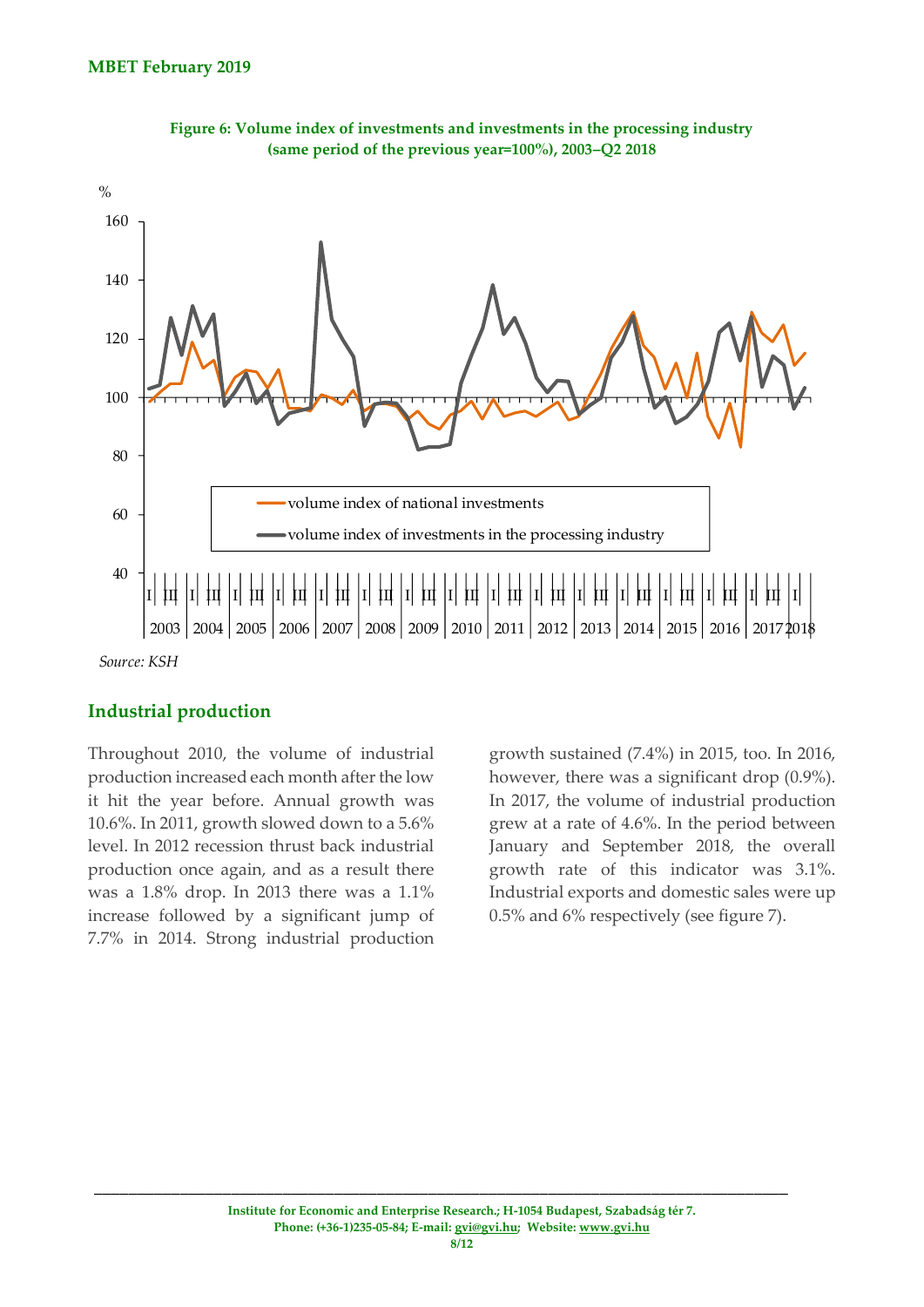![](_page_8_Figure_1.jpeg)

![](_page_8_Figure_2.jpeg)

*Source: KSH*

### **Foreign trade**

1

In 2011 the growth rate of foreign trade turnover decreased: the year-on-year increase of the volume of exports was 9.9% and 6.6%, respectively.<sup>4</sup> In 2012, the volume of exports grew 0.7% year-on-year, while imports decreased by 0.1%.<sup>5</sup> In 2013, the export and import sales volume of foreign trade grew 4.2% and 5.0%, respectively.<sup>6</sup> In 2014, the volume index of exports rose by 6.9% and imports by 8.8%.<sup>7</sup> The growth for the exports and imports volume index was 7.8% and 6.3%

<sup>5</sup> Source KSH Gyorstájékoztató. Külkereskedelmi termékforgalom, 2012. január-december

respectively in 2015.<sup>8</sup> In the year 2016, the foreign trade export turnover volume grew by 4.4%, and that of imports by 4.7%.<sup>9</sup> Finally, in 2017, the volume of exports increased by 8.2% and that of imports saw a 8.2% increase (see figure 8).<sup>10</sup>

In the period between January and August 2018, the volume index of exports increased by 5.3% and the volume index of imports by 6.3% compared to the same period of the previous

[http://www.ksh.hu/gyorstajekoztatok/#/hu/docu](http://www.ksh.hu/gyorstajekoztatok/#/hu/document/kul1612) [ment/kul1612](http://www.ksh.hu/gyorstajekoztatok/#/hu/document/kul1612)

<sup>4</sup> Source KSH Gyorstájékoztató. Külkereskedelmi termékforgalom, 2011. január-december

<sup>6</sup> Source KSH Statisztikai Tükör. Külkereskedelmi termékforgalom, 2013. január-december

<sup>7</sup> Source KSH Gyorstájékoztató. Külkereskedelmi termékforgalom, 2014. január-december

<sup>8</sup> Source KSH Gyorstájékoztató. Külkereskedelmi termékforgalom, 2015. január-december

<sup>9</sup> Source KSH Gyorstájékoztató. Külkereskedelmi termékforgalom, 2016. december (második becslés),

<sup>10</sup> Source KSH Gyorstájékoztató. Külkereskedelmi termékforgalom, 2017. december (második becslés),

http://www.ksh.hu/gyorstajekoztatok/#/hu/docu ment/kul1712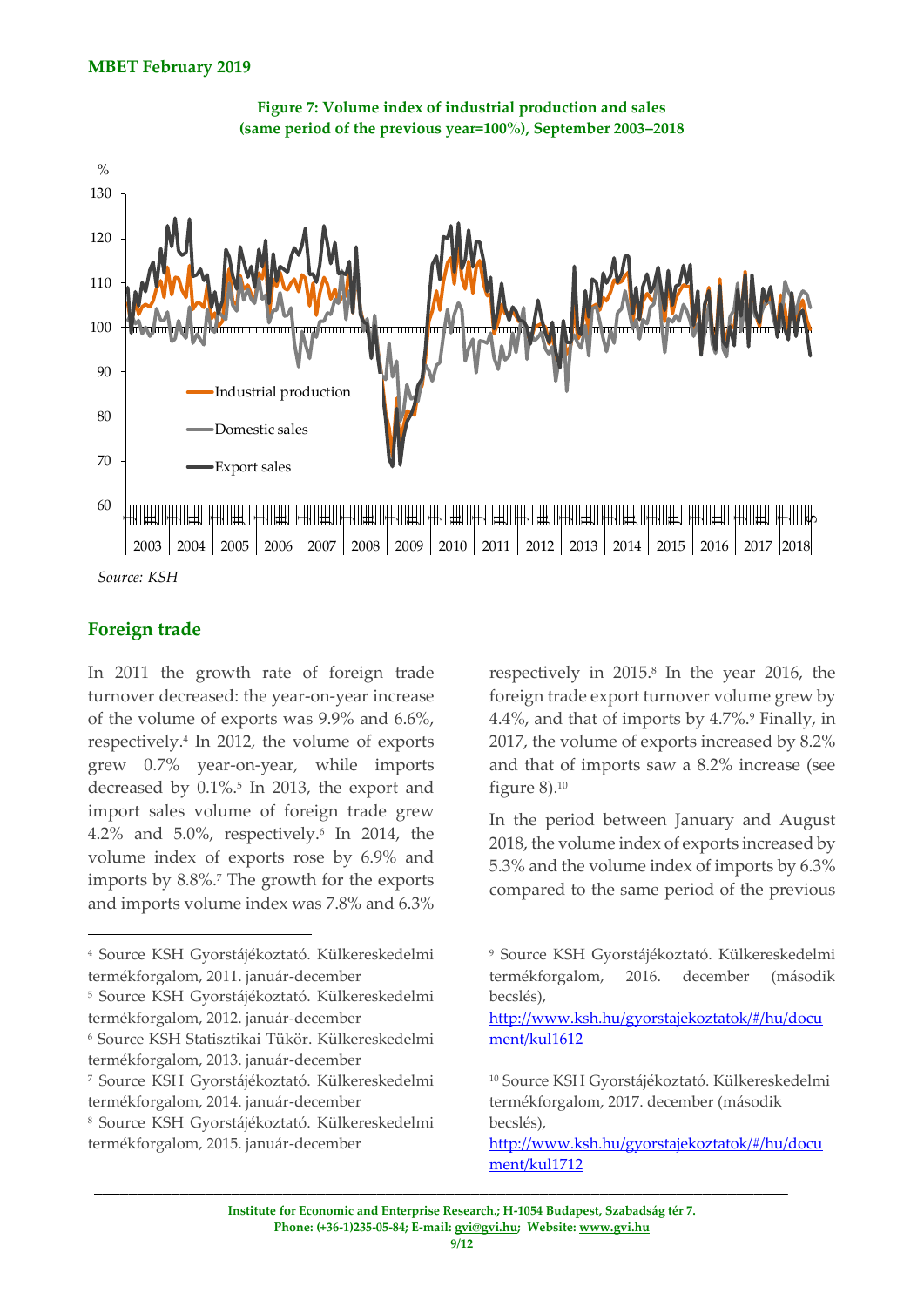#### **MBET February 2019**

year. The total export sales value was EUR 69.8 billion (HUF 22 068 billion), whereas imports totalled EUR 65.2 billion (HUF 20 611

billion). Trade surplus amounted to EUR 4.6 billion, that was EUR 719 million less than in the previous year.<sup>11</sup>

![](_page_9_Figure_3.jpeg)

**Figure 8: Volume index of industrial production and sales (same period of the previous year=100%), September 2003–2018**

1

http://www.ksh.hu/gyorstajekoztatok/#/hu/docu ment/kul1808

*Source: KSH*

<sup>11</sup> Source KSH Gyorstájékoztató. Külkereskedelmi termékforgalom, 2018. augusztus (második becslés),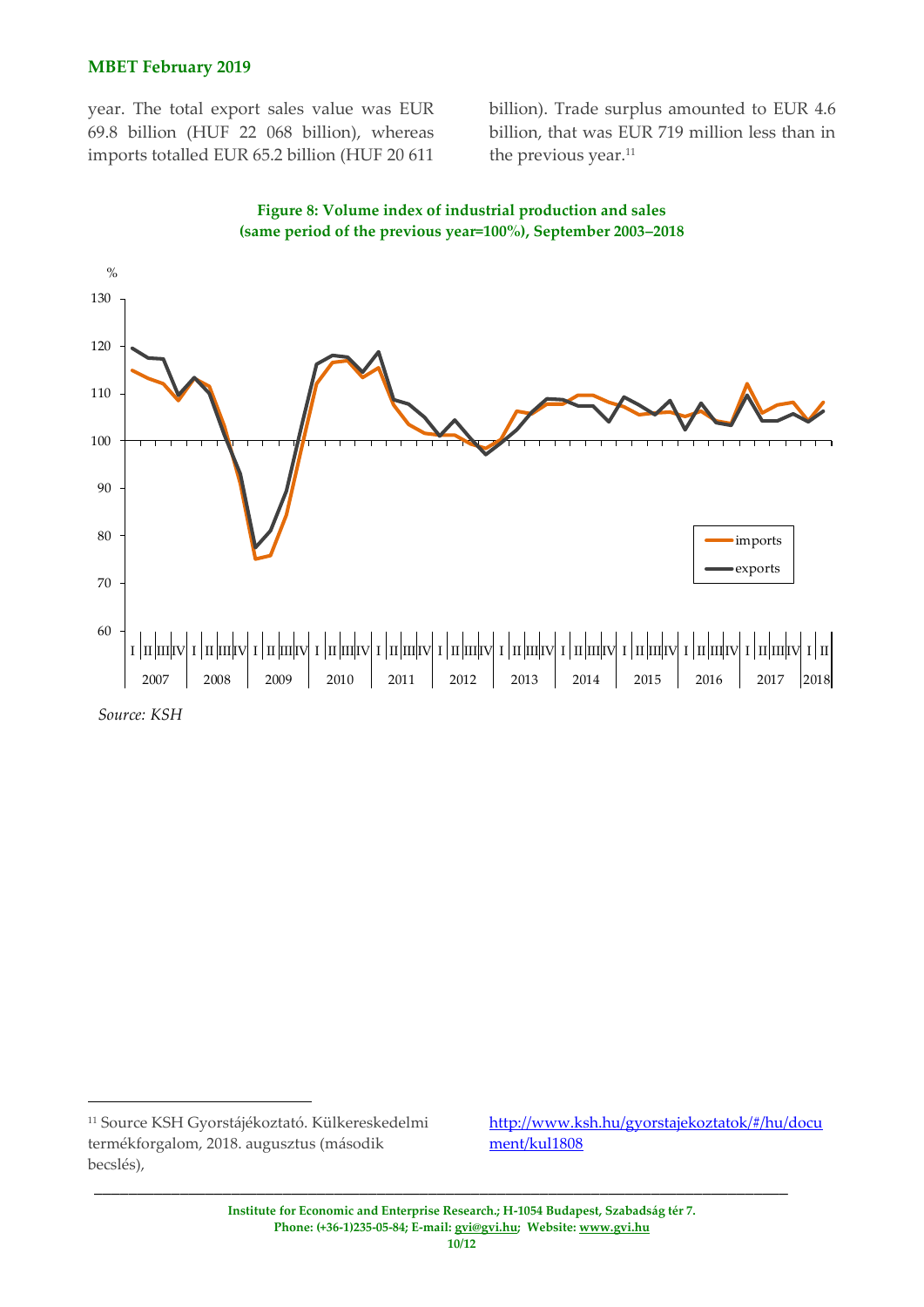# **International trends**

**Changes in the production, consumption and employment situation in certain major international economies compared with peer expectations and the previous period.**

|            |                                                     | Period in<br>review | Actual<br>data | Expectations | Previous<br>period |
|------------|-----------------------------------------------------|---------------------|----------------|--------------|--------------------|
| Germany    | <b>Unemployment Rate</b>                            | (Feb)               | $5.0\%$        | $5.0\%$      | $5.0\%$            |
|            | Manufacturing Purchasing<br>Managers Index          | (Feb)               | 47.6           | 47.6         | 47.6               |
|            | IFO Business Climate Index <sup>1</sup>             | (Feb)               | 98.5           | 99.0         | 99.3               |
| France     | <b>INSEE Business Climate</b><br>Index <sup>2</sup> | (Feb)               | 103            |              | 102                |
| <b>USA</b> | <b>Unemployment Rate</b>                            | (Jan)               | $3.8\%$        | $3.9\%$      | $4.0\%$            |
|            | <b>CB Consumer Confidence</b><br>Index              | (Feb)               | 131.4          | 124.7        | 121.7              |
|            | Manufacturing Purchasing<br>Managers Index          | (Feb)               | 53.0           | 53.7         | 53.7               |
| China      | Manufacturing Purchasing<br>Managers Index          | (Feb)               | 49.2           | 49.5         | 49.5               |

<sup>1</sup> <https://www.cesifo-group.de/ifoHome/facts/Survey-Results/Business-Climate/>

<sup>2</sup><http://www.insee.fr/en/themes/indicateur.asp?id=105>

The rest of the data source: [http://worldeconomiccalendar.com](http://worldeconomiccalendar.com/)

In Germany, the unemployment rate and the manufacturing purchasing manager index (PMI) stagnates at the same level as in January and performed as expected in February. The IFO business climate index decreased and were lower than expected. The French INSEE business climate index slightly improved compared to January. In the United States, the CB consumer confidence index increased compared to last month and was above the expectations. The manufacturing PMI decreased and performed worse than expected in February. The unemployment rate decreased compared to the last month. The Chinese manufacturing PMI slightly decreased and was below the expectations in February.